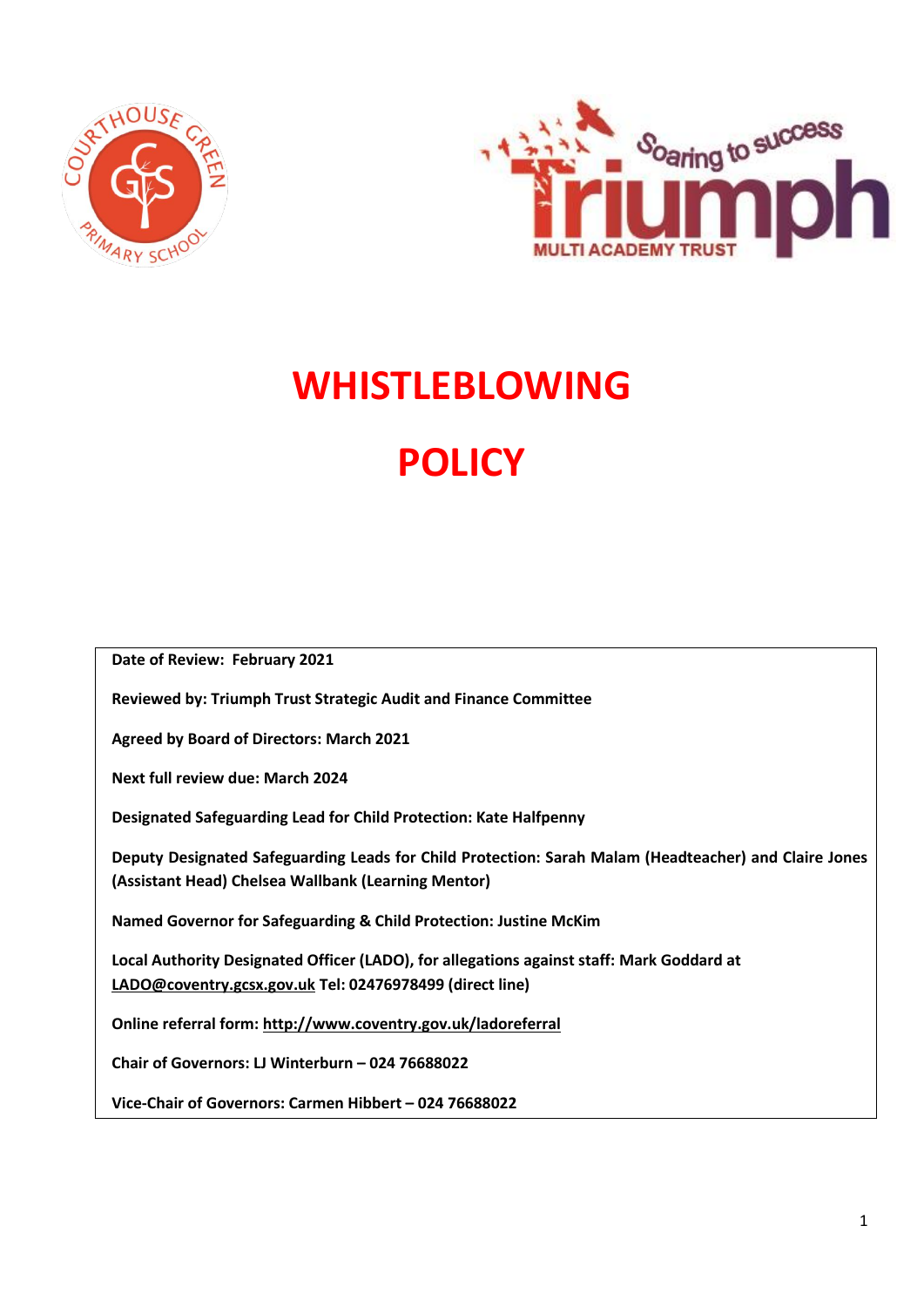## **1. Introduction**

Triumph Multi Academy trust is committed to the highest possible standards of openness, professionalism and accountability. In reference to 'school' within this policy we are referring to Courthouse Green Primary School. In line with that commitment we expect employees, and others that we deal with, who have serious concerns about any aspect of a school's /Trust's activities or those who work for the school/Trust, to come forward and voice those concerns. It is recognised that most cases will have to proceed on a confidential basis and anyone who raises a concern is protected by the Public Interest Disclosure Act 1998.

This policy document makes it clear that you can raise concerns without fear of victimisation, subsequent discrimination or disadvantage. This Whistleblowing Policy is intended to encourage and enable employees to raise serious concerns within the school/Trust rather than overlooking a problem or "blowing the whistle" outside. The policy also applies to contractors working for the school/Trust or on school/Trust premises. It also covers suppliers and those providing services under a contract with the school/Trust.

An important aspect of accountability and transparency is a mechanism to enable staff and other members of the organisation to voice concerns in a responsible and effective manner. It is a fundamental term of every contract of employment that an employee will faithfully serve his or her employer and not disclose confidential information about the employer's affairs. Nevertheless, where an individual discovers information which they believe shows serious malpractice or wrongdoing within the organisation then this information should be disclosed internally without fear of reprisal, and there should be arrangements to enable this to be done independently of line management (although in relatively minor instances the line manager would be the appropriate person to be told).

The Public Interest Disclosure Act, which came into effect in 1999, gives legal protection to employees against being dismissed or penalised by their employers as a result of publicly disclosing certain serious concerns. Courthouse Green Primary School has endorsed the provisions set out below so as to ensure that no members of staff should feel at a disadvantage in in raising legitimate concerns.

It should be emphasised that this policy is intended to assist individuals who believe they have discovered malpractice or impropriety. It is not designed to question financial or business decisions taken by the school nor should it be used to reconsider any matters which have already been addressed under harassment, complaint, disciplinary or other procedures. Once the "whistleblowing" procedures are in place, it is reasonable to expect staff to use them rather than air their complaints outside the school.

#### **2. Scope of Policy**

This policy is designed to enable employees of the school to raise concerns internally and at a high level and to disclose information which the individual believes shows malpractice or impropriety. This policy is intended to cover concerns which are in the public interest and may at least initially be investigated separately but might then lead to the invocation of other procedures e.g. disciplinary. These concerns could include:

- Financial malpractice or impropriety or fraud
- Failure to comply with a legal obligation or Statutes
- Dangers to Health & Safety or the environment
- Criminal activity
- Improper conduct or unethical behaviour
- Attempts to conceal any of these.

#### **3. Safeguarding Issues**

Any allegation of abuse of a pupil/child by a member of staff must be reported to the Headteacher immediately, or, where the Headteacher is the subject of an allegation, the Chair of Governors. Additionally, any incident occurring outside of work which may affect an employee's suitability to work with children should be reported as above. For any issues that involve the safeguarding of children /child protection the school policy "Allegations about School Staff" will be invoked.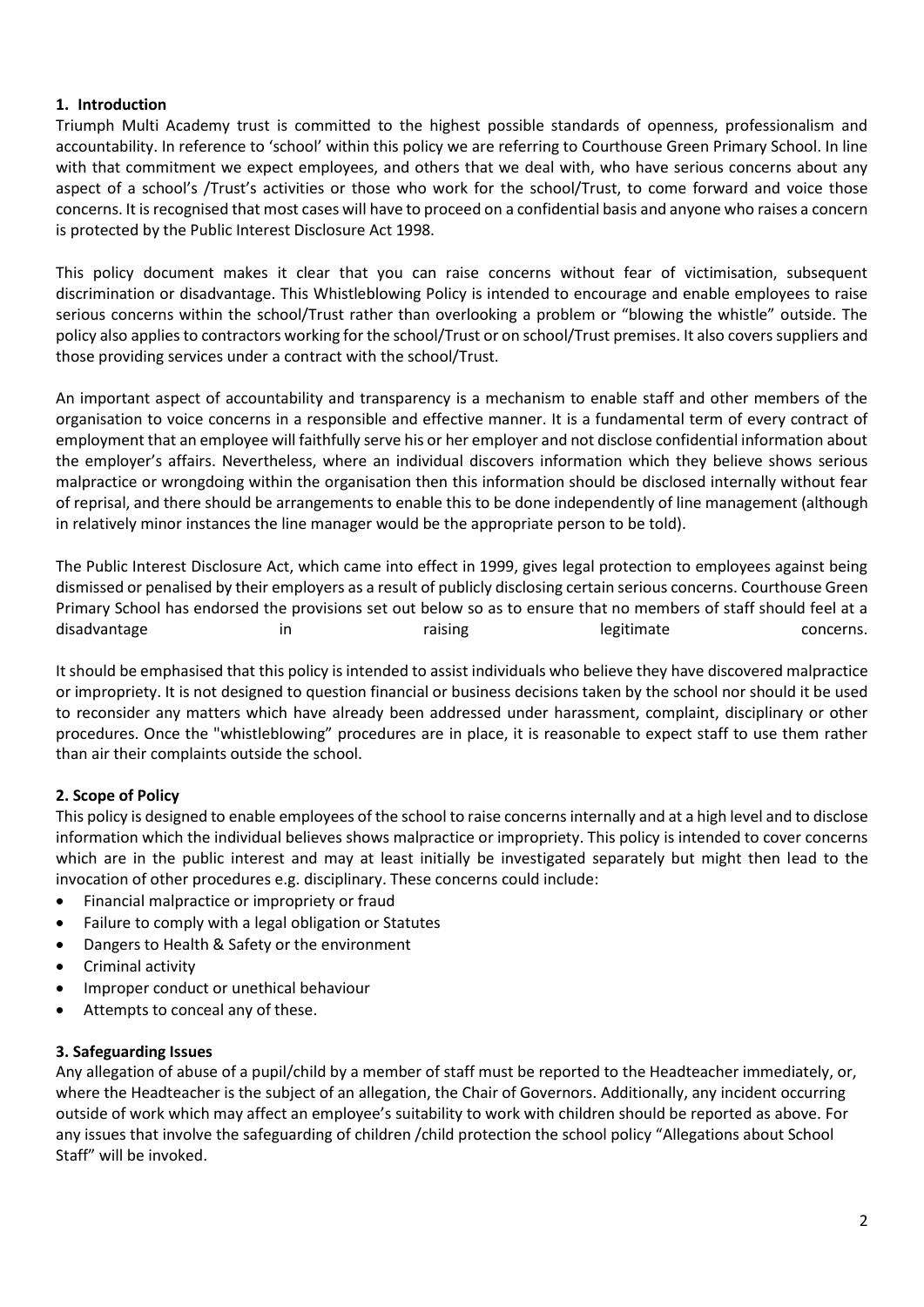## **Ofsted**

Anybody who has a whistleblowing concern about **services or practice in any local authority** can use Ofsted's Whistleblowing Hotline or email address, including

- employees and former employees of local authorities
- agency staff currently and formerly working within a local authority
- current and former employees of local authority or independently run children's homes
- volunteers and workers from the voluntary sector in local authority educational or care settings
- foster carers or adopters
- employees within secure provision for children and young people
- workers in non local authority services that are regulated and inspected by Ofsted
- Ofsted employees in receipt of whistleblowing disclosures from any of the above.

## **Using the Ofsted Whistleblowing Hotline for safeguarding issues:**

Ofsted's dedicated Whistleblowing Hotline (0300 1233155) is staffed from 8am to 6pm Monday to Friday. Whistleblowing disclosures can also be submitted to Ofsted by email to the Ofsted whistleblowing team [\(whistleblowing@ofsted.gov.uk\)](mailto:whistleblowing@ofsted.gov.uk) or by post to:

WBHL Ofsted Royal Exchange Building St Ann's Square Manchester M2 7LA

# **4. Safeguards for staff**

#### **Protection**

This policy is designed to offer protection to those employees of the school who disclose such concerns provided the disclosure is made:

- in good faith
- in the reasonable belief of the individual making the disclosure that it tends to show malpractice or impropriety and if they make the disclosure to an appropriate person (see below). It is important to note that no protection from internal disciplinary procedures is offered to those who choose not to use the procedure. In an extreme case malicious or wild allegations could give rise to legal action on the part of the persons complained about.

## **5. Confidentiality**

The school will treat all such disclosures in a confidential and sensitive manner. The identity of the individual making the allegation may be kept confidential so long as it does not hinder or frustrate any investigation. However, the investigation process may reveal the source of the information and the individual making the disclosure may need to provide a statement as part of the evidence required.

#### **6. Anonymous Allegations**

This policy encourages individuals to put their name to any disclosures they make. Concerns expressed anonymously are much less credible, but they may be considered at the discretion of the school.

In exercising this discretion, the factors to be taken into account will include:

- The seriousness of the issues raised
- The credibility of the concern
- The likelihood of confirming the allegation from attributable sources

#### **7. Untrue Allegations**

If an individual makes an allegation in good faith, which is not confirmed by subsequent investigation, no action will be taken against that individual. In making a disclosure the individual should exercise due care to ensure the accuracy of the information. If, however, an individual makes malicious or vexatious allegations, and particularly if he or she persists with making them, disciplinary action may be taken against that individual.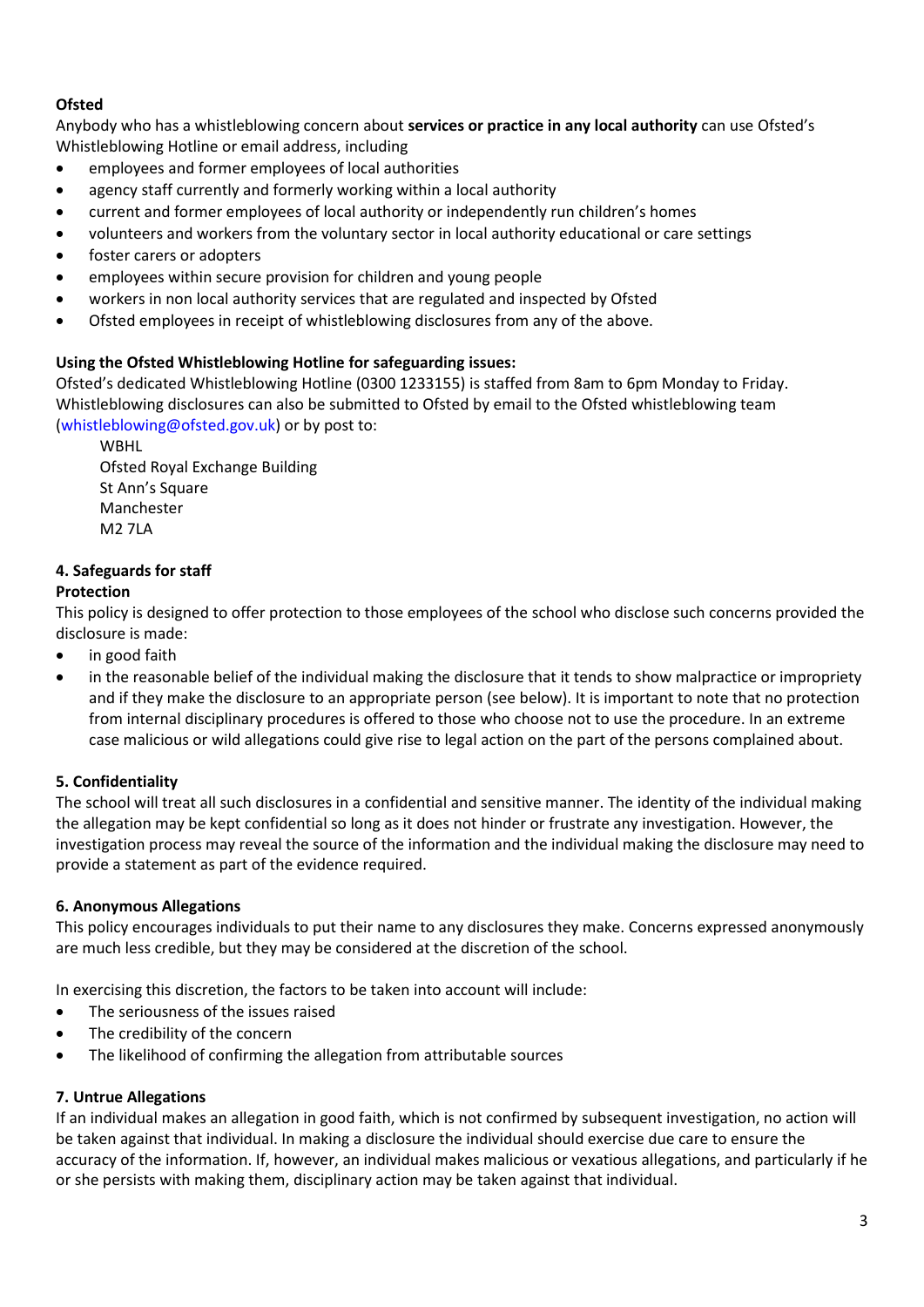## **8. Procedures for Making a Disclosure**

On receipt of a complaint of malpractice, the member of staff who receives and takes note of the complaint, must pass this information as soon as is reasonably possible, to the appropriate designated investigating officer as follows:

- Complaints of malpractice will be investigated by the Headteacher unless the complaint is against the Headteacher or is in any way related to the actions of the Headteacher. In such cases, the complaint should be passed to the Chair of Governors.
- In the case of a complaint, which is any way connected with but not against the Headteacher, the Chair of Governors will nominate a Senior Manager to act as the alternative investigating officer.
- Complaints against the Headteacher should be passed to the Chair of Governors who will nominate an appropriate investigating officer.
- The complainant has the right to bypass the line management structure and take their complaint direct to the Chair of Governors. The Chair of Governors has the right to refer the complaint back to management if he/she feels that the management without any conflict of interest can more appropriately investigate the complaint.

Should none of the above routes be suitable or acceptable to the complainant, then the complainant may approach one of the departments mentioned in the following paragraph. They can advise the complainant on the implications of the legislation and the possible internal and external avenues of complaint open to them: Blowing the whistle to the relevant prescribed person(s)

In general if a worker makes a disclosure to an external body they may lose their whistleblowing rights and protections. There are some exceptions to this however, known as **prescribed people and bodies**. A full list of such people and bodies can be downloaded a[t https://www.gov.uk/government/publications/blowing-the-whistle-list-of](https://www.gov.uk/government/publications/blowing-the-whistle-list-of-prescribed-people-and-bodies--2/whistleblowing-list-of-prescribed-people-and-bodies)[prescribed-people-and-bodies--2/whistleblowing-list-of-prescribed-people-and-bodies](https://www.gov.uk/government/publications/blowing-the-whistle-list-of-prescribed-people-and-bodies--2/whistleblowing-list-of-prescribed-people-and-bodies)

The list includes, but is not limited to, the following:

- The police
- The DfE/ESFA
- Member of Parliament
- National Audit office
- Health and Safety Executive

If there is evidence of criminal activity then the investigating officer should inform the police. The school will ensure that any internal investigation does not hinder a formal police investigation.

#### **9. Timescales**

Due to the varied nature of these sorts of complaints, which may involve internal investigators and / or the police, it is not possible to lay down precise timescales for such investigations. The investigating officer should ensure that the investigations are undertaken as quickly as possible without affecting the quality and depth of those investigations. The investigating officer, should as soon as practically possible, send a written acknowledgement of the concern to the complainant and thereafter report back to them in writing the outcome of the investigation and on the action that is proposed. If the investigation is a prolonged one, the investigating officer should keep the complainant informed, in writing, as to the progress of the investigation and as to when it is likely to be concluded. All responses to the complainant should be in writing and sent to their home address.

#### **10. Investigating Procedure**

The investigating officer should follow these steps:

- Full details and clarifications of the complaint should be obtained.
- The investigating officer should inform the member of staff against whom the complaint is made as soon as is practically possible. The member of staff will be informed of their right to be accompanied by a trade union or other representative at any future interview or hearing held under the provision of these procedures.
- The investigating officer should consider the involvement of Coventry City Council and the Police at this stage and should consult with the Chair of Governors